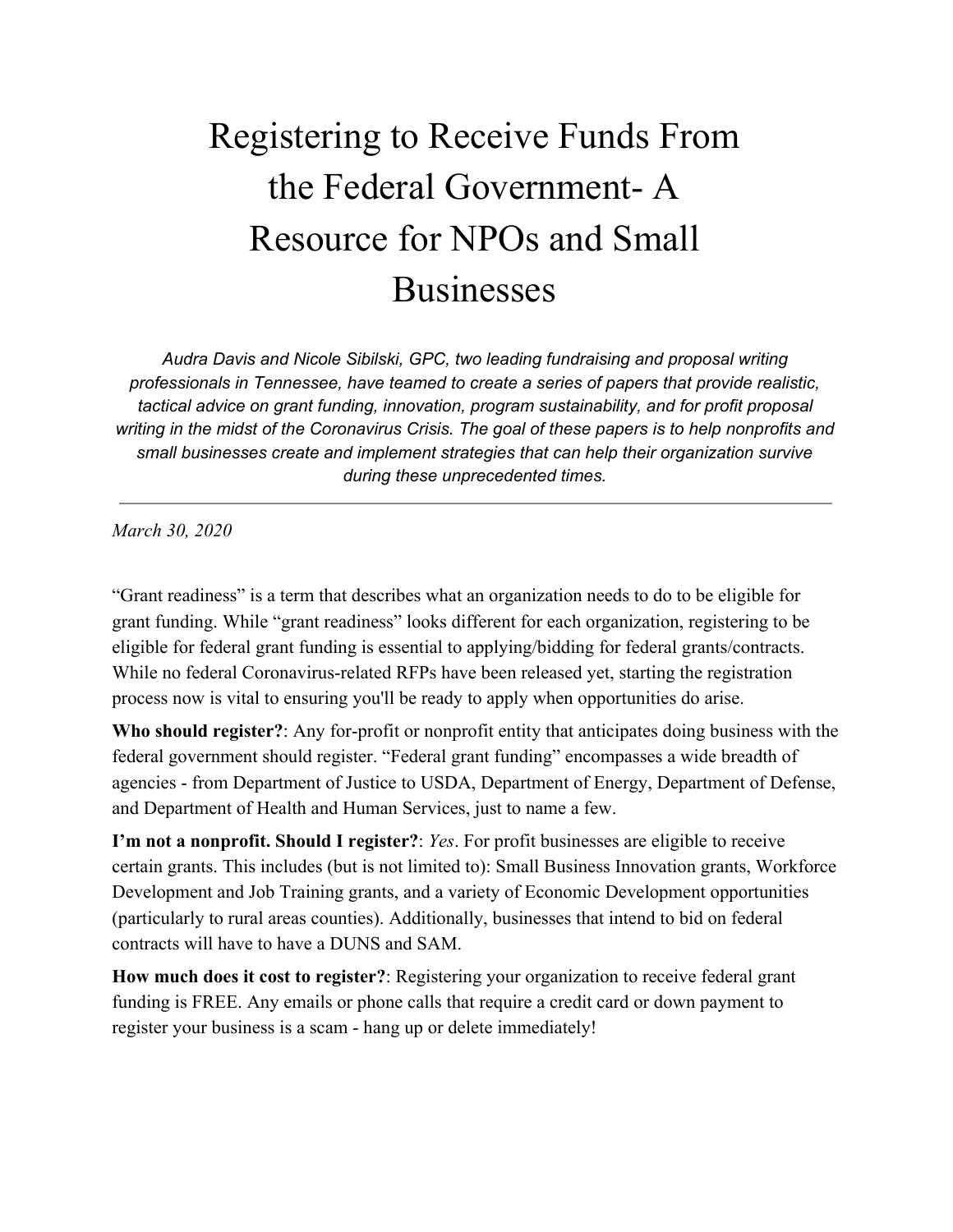## **Essential Registrations - DUNS, SAM, and Grants.gov**

*Who Should Apply*: All for-profits and nonprofits that anticipate seeking grant funding or responding to federal bids within the next 4-6 months.

● **Dun & Bradstreet Data Universal Numbering System (DUNS number)**\* - To obtain a DUNS number, access the Dun and Bradstreet website at: [http://www.dnb.com](http://www.dnb.com/) or call 1-866-705-5711. To expedite the process, let Dun and Bradstreet know that you are a public/private organization getting ready to submit a federal grant application. The DUNS number you use must be registered and active in the System for Award Management (SAM).

*\*D&B assigns a DUNS to each physical location of a business.*

● **System for Award Management (SAM) Registration**\* - To create a SAM user account, Register/Update your account, and/or Search Records, go to [https://www.sam.gov](https://www.sam.gov/) Once you update your record in SAM, it will take 48 to 72 hours for SAM to complete the validation processes. Once SAM information must be updated at least every 12 months to remain active (for both recipients and subrecipients). The Point of Contact (POC) you enter on the SAM registration will get an email approximately one month prior to renewal. Grants.gov rejects electronic submissions from applicants with expired registrations. TIP - You will need an EIN/TIN to receive a SAM number; verify your SAM/DUNS business name against your state registration. Any discrepancy between the two can delay the SAM and DUNS registration process.

*\*Don't forget about set-aside codes! If your business qualifies, you can receive special consideration for bids or grants. More information can be found at: <https://www.sba.gov/federal-contracting/contracting-guide/types-contracts>*

● **Grants.gov Registration** - Grants.gov is an online portal for submitting federal grant applications. It requires a one-time registration in order to submit applications. While Grants.gov registration is a one-time only registration process, it consists of multiple sub-registration processes (i.e., DUNS number and SAM registrations) before you can submit your application. You can register to obtain a Grants.gov username and password at <http://www.grants.gov/web/grants/register.html>. If this is your first time submitting an application through Grants.gov, registration information can be found at the Grants.gov "Applicants" tab. The person submitting your application must be properly registered with Grants.gov as the Authorized Organization Representative (AOR) for the specific DUNS number. See the Organization Registration User Guide for details at the following Grants.gov link:

<http://www.grants.gov/web/grants/applicants/organization-registration.html>

● **eRA Commons Registration (***NIH or Substance Abuse and Mental Health Services (SAMHSA) funding only)* – eRA Commons is an online interface managed by NIH that